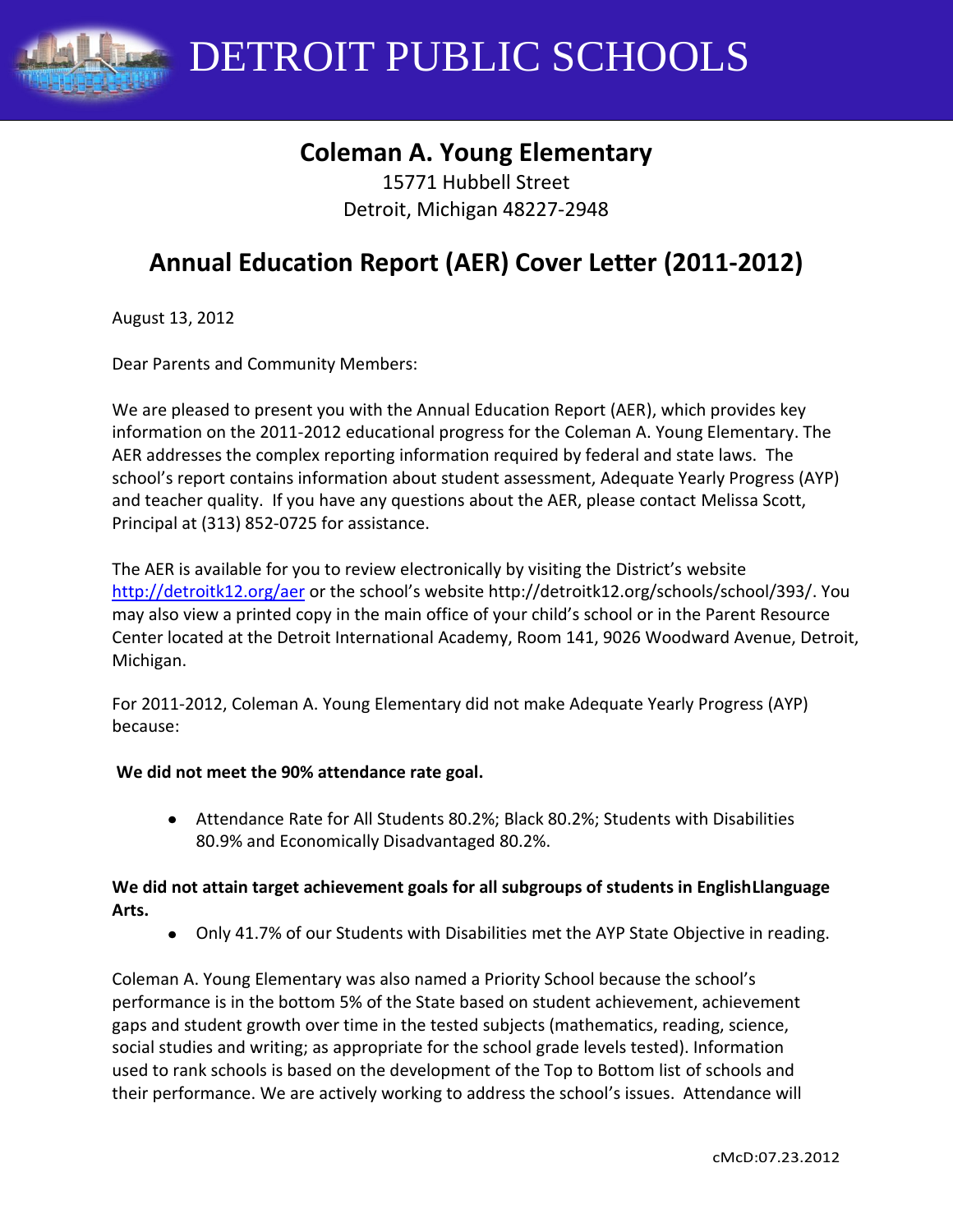be closely monitored and parental support will be given to ensure that all students attend school daily.

### **Parent Involvement**

Parents/guardians can become involved in the successful education of your child (ren) by:

- Making sure that your child is in school every day possible!  $\bullet$ 
	- o Make sure they arrive on time,
	- o On task, and
	- o Ready to learn!
- Establish a daily family routine with scheduled homework time.
	- o Designate a time and place for your child to do homework.
	- o Make sure all assignments are completed and promptly returned when due.
	- o Be aware of tests and project schedules.
- Make sure your child has access to a computer and the Internet.
	- $\circ$  Classrooms are becoming increasingly more technologically advanced, as is your child's learning.
- Partner with your child's teacher, stay informed about your child (ren)'s progress at school.
- Complete a technology agreement to gain access to Parent Connection.
- Participate on local school committees.
- Become a member of the Local School Community Organization (LSCO).
- Volunteer in and around school

State law requires that we also report additional information.

### **Process for Assigning Pupils to the School**

During the 2011-2012 school year, Detroit Public Schools implemented the "Open Enrollment Initiative." This initiative allows students to elect to attend any Detroit Public School without being required to live within the boundary for that school. The "Open Enrollment Initiative" does not apply to the Examination High Schools, or Application Schools. Parents may enroll their child(ren) in the school of their interest as long as the school has not reached capacity for their particular grade. Enrollment preference is given to students who live within the boundary of a school. It should also be noted that transportation will not be provided for students who select a school outside of the boundary of their home school. "Open Enrollment Initiative" resources can be found on our website at:

http://detroitk12.org/resources/prospective\_students/

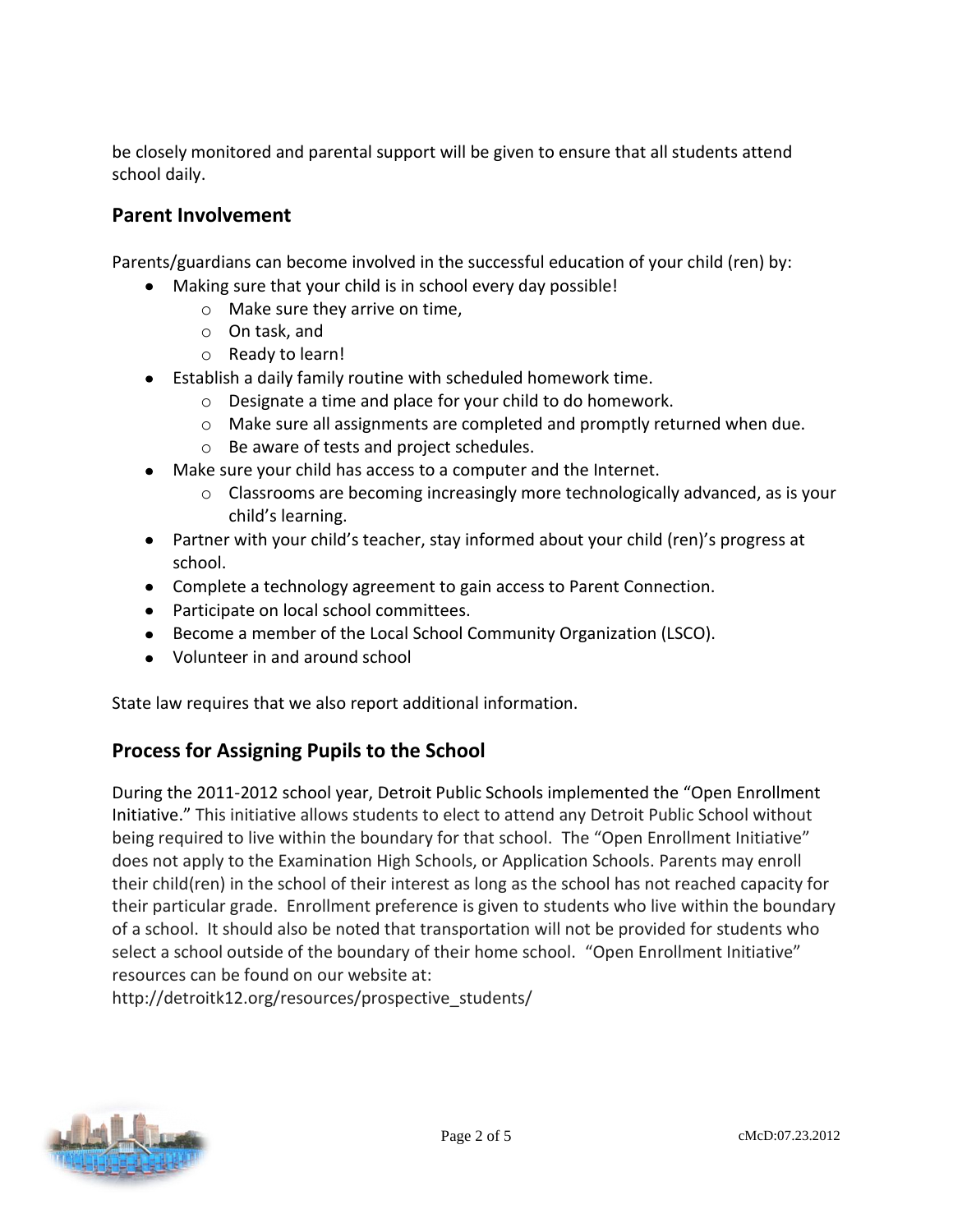### **School Improvement Status**

| Year      | <b>School Improvement Status</b> |  |
|-----------|----------------------------------|--|
| 2011-2012 | Priority ~ AYP Not Met           |  |
| 2010-2011 | $N/A^{\sim}AYP$ Met              |  |

## *Detroit Public Schools' Core Curriculum:*

Consistent with the Detroit Public Schools Academic Plan for 2012-2013**,** there are aggressive plans to accelerate the rate of student achievement and to ensure that students graduate with the academic and social skills necessary for success in college and the workplace.

### **Specific curriculum actions are based on the District's five (5) pillars of student achievement:**

- I. Talent management,
- II. High quality teaching and learning,
- III. Rigorous, transparent and continuous improvement cycle,
- IV. Customer service approach to community and each other, and
- V. A secure, inclusive and dynamic culture.

An Executive Summary of the 2012-2013 Academic Action Plan, is available online at [http://detroitk12.org/content/wp-content/uploads/2012/05/FINALAcademicPlanExecutive-](http://detroitk12.org/content/wp-content/uploads/2012/05/FINALAcademicPlanExecutive-Summary_2012.pdf)[Summary\\_2012.pdf](http://detroitk12.org/content/wp-content/uploads/2012/05/FINALAcademicPlanExecutive-Summary_2012.pdf).

### **Access to the Core Curriculum**

The instructional strategies and grade level expectations are aligned to the State standards and the NAEP. This represents the core curriculum, which is supported by the texts, materials, computer software and other school level resources used daily in the classrooms. All of the professional development activities are aligned to the core curriculum.

The implementation is a process delineated in the District Plan. This plan serves as the framework for each school's academic achievement plan.

The frequent monitoring of the implementation of these plans are conducted by the school diagnostic visits, review of the benchmark assessments, use of the teacher evaluation tool and adherence to the pacing calendar.

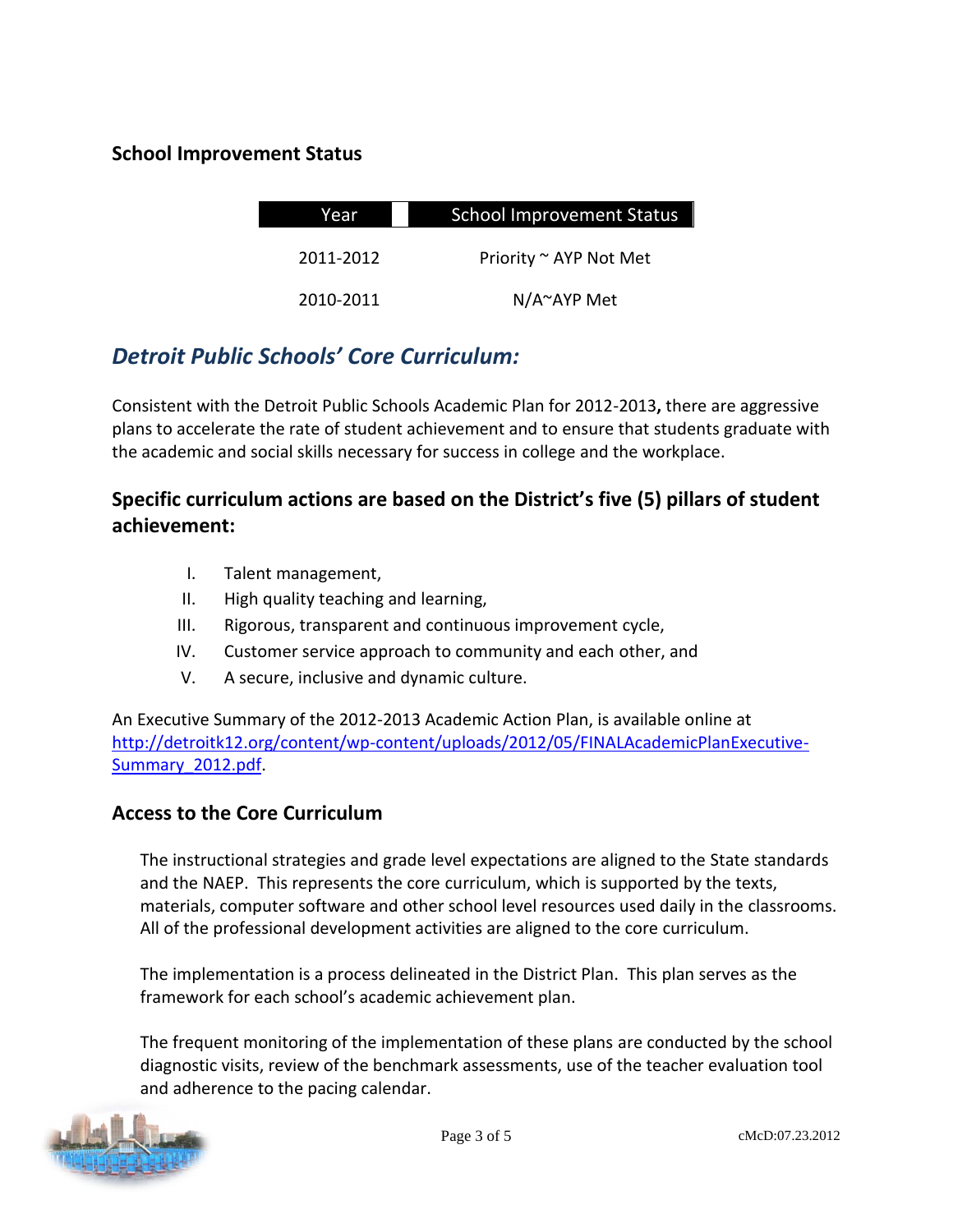### **Access to the Core Curriculum (Continued):**

The variances from the State plan can be found in the grade level expectations, which are also aligned to the higher standards of NAEP.

A Summer Parent University is offered with classes to increase parenting skills, early childhood literacy, adult literacy and GED. During the school year, the Regional Parent Resource Center is a vehicle for parents and other community members to participate in regular and on-going informational and participatory sessions focused on curriculum and instruction. Learning Village (an online instructional management system), Web updates and semi-annual progress reports are also a means to disseminate information to parents and community.

Detroit Public Schools Core Curriculum is currently under revision. Pacing Charts and Curriculum guides will be posted to the Division of Teaching and Learning under the Leadership page of our web-site in the near future.

#### **Parent Engagement**

- $\div$  Use the technology portal for parents to view daily lessons and to communicate with teachers.
- $\cdot \cdot$  Implement and follow through with the parent contracts.
- Use the Parent Resource Center to engage parents in innovative workshops and sessions that are practical and will result in parent support to students at home.

### **Student Achievement Results**

Aggregate Student Achievement Results and Detroit Public Schools Quarterly Benchmark Assessment in Reading and Mathematics for Young, Coleman A. Elementary can be found on the Detroit Public Schools' web-page at the Research, Evaluation and Assessment site at [http://detroitk12.org/data/rea/.](http://detroitk12.org/data/rea/) The following reports are available:

- District Profile Report
- Combined School Profile Reports
- Individual School Profile Reports
- Adequate Yearly Progress (AYP) Reports
- Annual Education Report